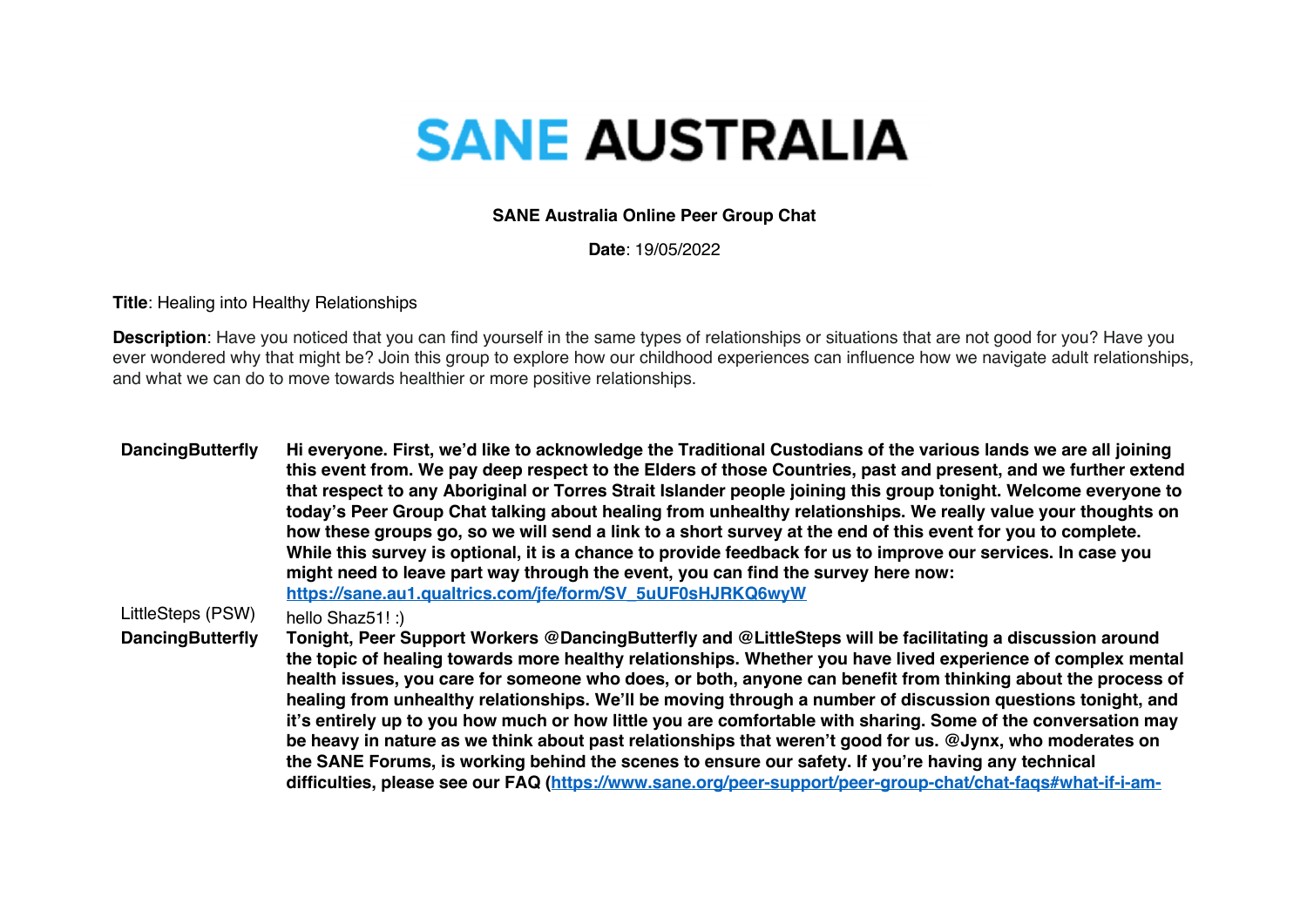|                         | having-a-tough-time-and-need-immediate-support) or message @Jynx. We're looking forward to creating a<br>space where we can reflect and learn together about healing into healthier relationships.                                                                                              |
|-------------------------|-------------------------------------------------------------------------------------------------------------------------------------------------------------------------------------------------------------------------------------------------------------------------------------------------|
| Shaz51                  | Hello @LittleSteps (PSW)                                                                                                                                                                                                                                                                        |
| LittleSteps (PSW)       | hello the magician! Welcome! :)                                                                                                                                                                                                                                                                 |
| DancingButterfly        | We will be starting the discussion shortly, and will just allow a bit more time for people to log on and join                                                                                                                                                                                   |
| the magician            | hello people this is a valuable topic                                                                                                                                                                                                                                                           |
| Shaz <sub>51</sub>      | Hello @the magician                                                                                                                                                                                                                                                                             |
| the magician            | hello there!                                                                                                                                                                                                                                                                                    |
| DancingButterfly        | Welcome everyone! Feel free to introduce yourselves. I'm @DancingButterfly                                                                                                                                                                                                                      |
| LittleSteps (PSW)       | Hello everyone! I'm @LittleSteps :)                                                                                                                                                                                                                                                             |
| The Hams                | good evning                                                                                                                                                                                                                                                                                     |
| LittleSteps (PSW)       | Hello @The Hams! :)                                                                                                                                                                                                                                                                             |
| <b>DancingButterfly</b> | Q1 Are you someone who grew up around unhealthy, unsupportive or distressing relationships? What is it that<br>you are hoping to get out of tonight's group discussion?                                                                                                                         |
|                         | A reminder of our Safety Guideline when sharing your responses:<br>"As language can be triggering or elicit a trauma response, out of respect for other people with a lived<br>experience, please do not publish content that contains graphic or specific details, or any descriptive account, |
|                         | of:<br>-your or anyone else's medication or dosages                                                                                                                                                                                                                                             |
|                         | -eating disorder behaviours (recommending diets, descriptive weight loss/gain                                                                                                                                                                                                                   |
|                         | -strategies or any numbers relating to weight, BMI, clothing size, calories or exercise)                                                                                                                                                                                                        |
|                         | -self-harm methods                                                                                                                                                                                                                                                                              |
|                         | -suicide methods<br>-sexual or physical abuse                                                                                                                                                                                                                                                   |
|                         | -or any other content that others may find distressing or harmful in any way"                                                                                                                                                                                                                   |
| LittleSteps (PSW)       | Hello @Jacques! :)                                                                                                                                                                                                                                                                              |
| the magician            | I'm not sure how much I'm allowed to say without triggering uncomfortability                                                                                                                                                                                                                    |
| The Hams                | I quess i am hoping to hear about how others have navigated distressing relationships/situations. After much reflection                                                                                                                                                                         |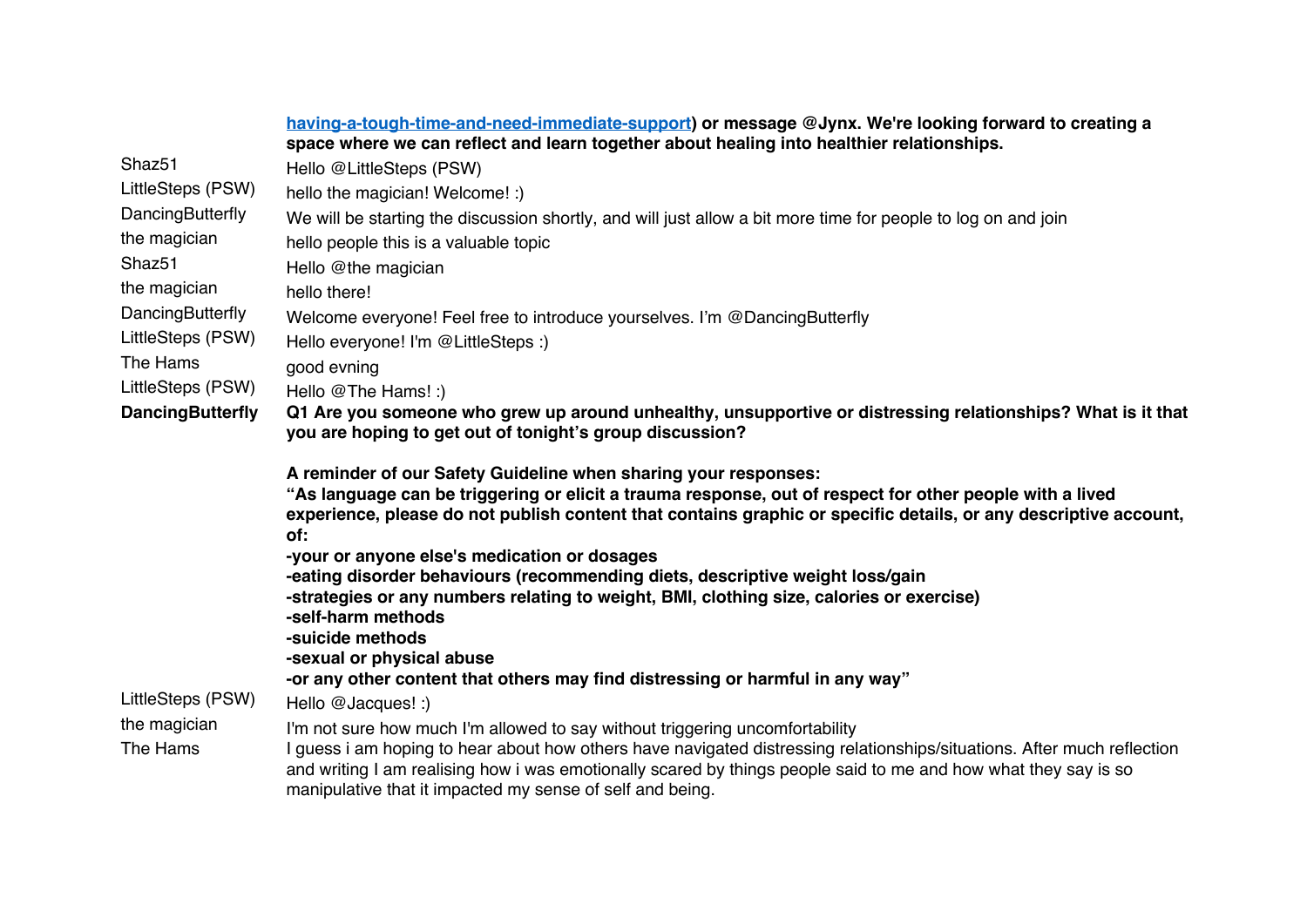| Jacques                 | Hi littlesteps                                                                                                                                                                                                                                                                                                                                                                                                                                                                                                                                                                                                                                                                                     |
|-------------------------|----------------------------------------------------------------------------------------------------------------------------------------------------------------------------------------------------------------------------------------------------------------------------------------------------------------------------------------------------------------------------------------------------------------------------------------------------------------------------------------------------------------------------------------------------------------------------------------------------------------------------------------------------------------------------------------------------|
| Jynx (Moderator)        | Hey @the magician good on you for wanting to be mindful of others. We encourage sharing, but also want to avoid<br>sharing anything too graphic. It might be helpful to also focus more on the emotions you have felt rather than details of<br>events. Hope this helps!                                                                                                                                                                                                                                                                                                                                                                                                                           |
| LittleSteps (PSW)       | I grew up around a range of different relationships. I am hoping to get out of the group different insights on what a<br>healthy relationship looks like. I think relationships can look different for different people, but there are certainly red and<br>green flags. I am interested in hearing what people have to say about this topic :)                                                                                                                                                                                                                                                                                                                                                    |
| Jacques                 | Due to my abuse as a child I really struggle trusting people, I guess I would like to find ways to stop my childhood<br>trauma controlling my life and affecting my relationships. And find ways to help support my partner who was in an<br>abusive marriage                                                                                                                                                                                                                                                                                                                                                                                                                                      |
| the magician            | what i want to gain is knowing how to detect red flags or be a wiser sense of character in looking for a covid friendly<br>relationship. my judgement hasn't been the best so far due to distressing growing up factors.                                                                                                                                                                                                                                                                                                                                                                                                                                                                           |
| LittleSteps (PSW)       | Thank you for sharing everyone - this is a safe space :)                                                                                                                                                                                                                                                                                                                                                                                                                                                                                                                                                                                                                                           |
| DancingButterfly        | I am really looking forward to this discussion! It sounds like it is going be an interesting conversation :-)                                                                                                                                                                                                                                                                                                                                                                                                                                                                                                                                                                                      |
| <b>DancingButterfly</b> | Q2 Have you noticed a link or similarities between your earlier relationships in life, and your relationships in<br>adulthood?                                                                                                                                                                                                                                                                                                                                                                                                                                                                                                                                                                     |
| the magician            | my Dad died at age eight of lung cancer. and I haven't had the 'nicest' stepdads or boyfriends as result. i don't feel<br>healthy normal relationships is something that happens to me.                                                                                                                                                                                                                                                                                                                                                                                                                                                                                                            |
| Jacques<br>The Hams     | Yes I seem to attract friends who are not good for my well-being. Everyone I have trusted has hurt me.<br>Q2) Kind of. I think maybe I am the opposite. I noticed I have only ever been interested in partners who have some<br>form of trauam or difficulty because I have grown to think that this is where empathy can be found. I think maybe I need<br>to start looking away from that specifically and actually look towards character traits. In the end, I'm not just my<br>illness/trauma experience. Sometimes it is hard to remember this though. It can be hard to come this realisation. It can<br>be very confusing but i believe by engaging with it we can get closer to the truth |
| The Hams                | Feeling what you mean there @Jacques                                                                                                                                                                                                                                                                                                                                                                                                                                                                                                                                                                                                                                                               |
| the magician            | i seem to attract relatively insincere or unsympathetic friends or those that are just situational.                                                                                                                                                                                                                                                                                                                                                                                                                                                                                                                                                                                                |
| tyme (PSW)              | Hi @appleblossom! You made it!                                                                                                                                                                                                                                                                                                                                                                                                                                                                                                                                                                                                                                                                     |
| LittleSteps (PSW)       | It sounds like there is a lot of pain in the chat room - we are here to sit through this with you, and we hope you will get a<br>lot out of tonights group!                                                                                                                                                                                                                                                                                                                                                                                                                                                                                                                                        |
| LittleSteps (PSW)       | hello @Appleblossom!                                                                                                                                                                                                                                                                                                                                                                                                                                                                                                                                                                                                                                                                               |
| LittleSteps (PSW)       | I suppose, as a result of earlier experiences, safety and respect are things that I value a lot more in my current<br>friendships and relationships. These are things that I now value and seek out in my interactions with other people.                                                                                                                                                                                                                                                                                                                                                                                                                                                          |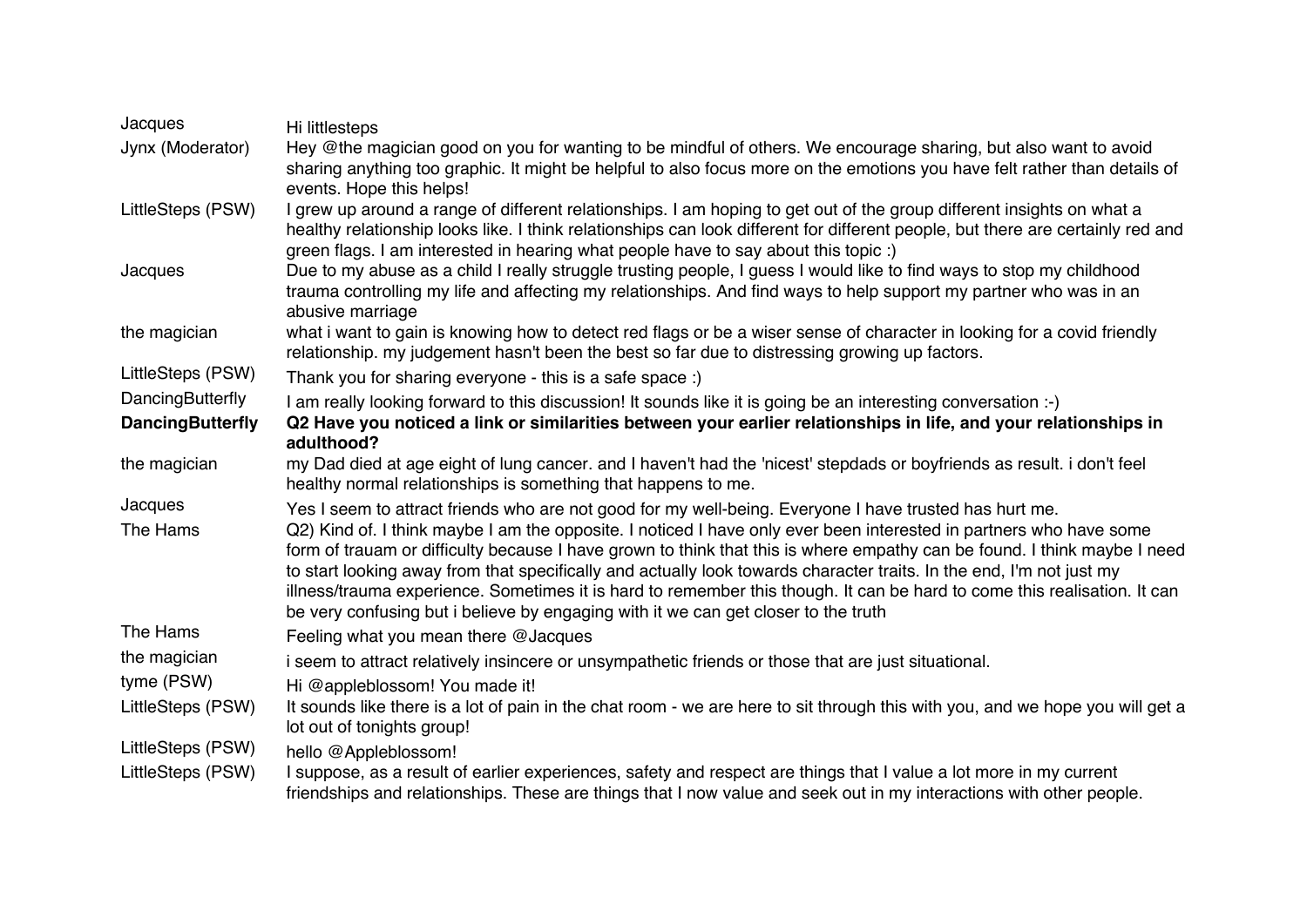| Shaz51                  | Yes @Jacques I was emotionally and mentally abused by my father until mum and I left but continued until his death<br>@LittleSteps (PSW)                                                                                                                                                                                                                                                                                                                                                                                                              |
|-------------------------|-------------------------------------------------------------------------------------------------------------------------------------------------------------------------------------------------------------------------------------------------------------------------------------------------------------------------------------------------------------------------------------------------------------------------------------------------------------------------------------------------------------------------------------------------------|
| DancingButterfly        | Until I healed my childhood early relationships, I continued to attract the same unhealthy types of relationships that I<br>had with my caregivers.                                                                                                                                                                                                                                                                                                                                                                                                   |
| the magician            | here's a funny story. i was asked out for coffee by a MH professional and when i took him up on the offer after chatting<br>he drew professional boundaries with me. he needed to control his flirting! i shot him a look but i also almost fell out of<br>my seat. at the same time.                                                                                                                                                                                                                                                                 |
| LittleSteps (PSW)       | Welcome @chibam!                                                                                                                                                                                                                                                                                                                                                                                                                                                                                                                                      |
| chibam                  | Hi! :) Sorry I'm late.                                                                                                                                                                                                                                                                                                                                                                                                                                                                                                                                |
| Jacques                 | Wow magician, he sounds like he made a very unprofessional decision, when I had a councillor seeing me they tried to<br>get me to go out but I just couldn't                                                                                                                                                                                                                                                                                                                                                                                          |
| <b>DancingButterfly</b> | Q3 How could we learn about what makes a healthy relationship, if we haven't yet experienced them well, or if<br>they are unfamiliar to us?                                                                                                                                                                                                                                                                                                                                                                                                           |
| the magician            | where are healthy dating pools and what preliminary questions should you find out first?                                                                                                                                                                                                                                                                                                                                                                                                                                                              |
| chibam                  | Re Q3: I think we know what we want, deep down. Like we can feel the empty space in our soul and our lives; we know<br>what's missing - and therefore know what kind of person we need to fill that space.                                                                                                                                                                                                                                                                                                                                            |
| Jacques                 | Maybe we learn from our own experiences, try to see what is toxic to us and try to find people who are the opposite to<br>the people we know. I'm too scared of being hurt I just push people away now. I have no friends in real life.                                                                                                                                                                                                                                                                                                               |
| the magician            | he was in marketing so i thought it would be ok. not a direct client. obviously not.                                                                                                                                                                                                                                                                                                                                                                                                                                                                  |
| The Hams                | hey @the magician re: dating. I think it is good to establish intentions early on. It actually reminds me of the sunscreen<br>speech that @Jacques told me about. "don't toy with other people's hearts, don't put up with it in yours"                                                                                                                                                                                                                                                                                                               |
| chibam                  | It's like the victims of Pompeii; when they died and decomposed, they left hollows in the sediment that were the perfect<br>shape of those bodies, so by willing in those hollows (with clay) archaeologists have been able to determine precisely<br>what those people looked like.                                                                                                                                                                                                                                                                  |
| Jacques                 | Yes hams, the sun screen song sounds silly, but listen to the words carefully it is really amazing advice.                                                                                                                                                                                                                                                                                                                                                                                                                                            |
| The Hams                | I have not been in a relationship before and sometimes I feel this means I don't know anything. But then I remember I<br>am a good person and bad things have happened to me beyond my control. What's more is that everyone is kinda<br>experiencing problems in some way and you don't need to go too deep until you find some level of difficulty. Maybe in<br>the end what matters more is honesty, intent and being your own person. I know some guys who are "incel" - don't<br>know if you know what that is - but it is a very toxic mindset. |
| The Hams                | agreed @Jacques                                                                                                                                                                                                                                                                                                                                                                                                                                                                                                                                       |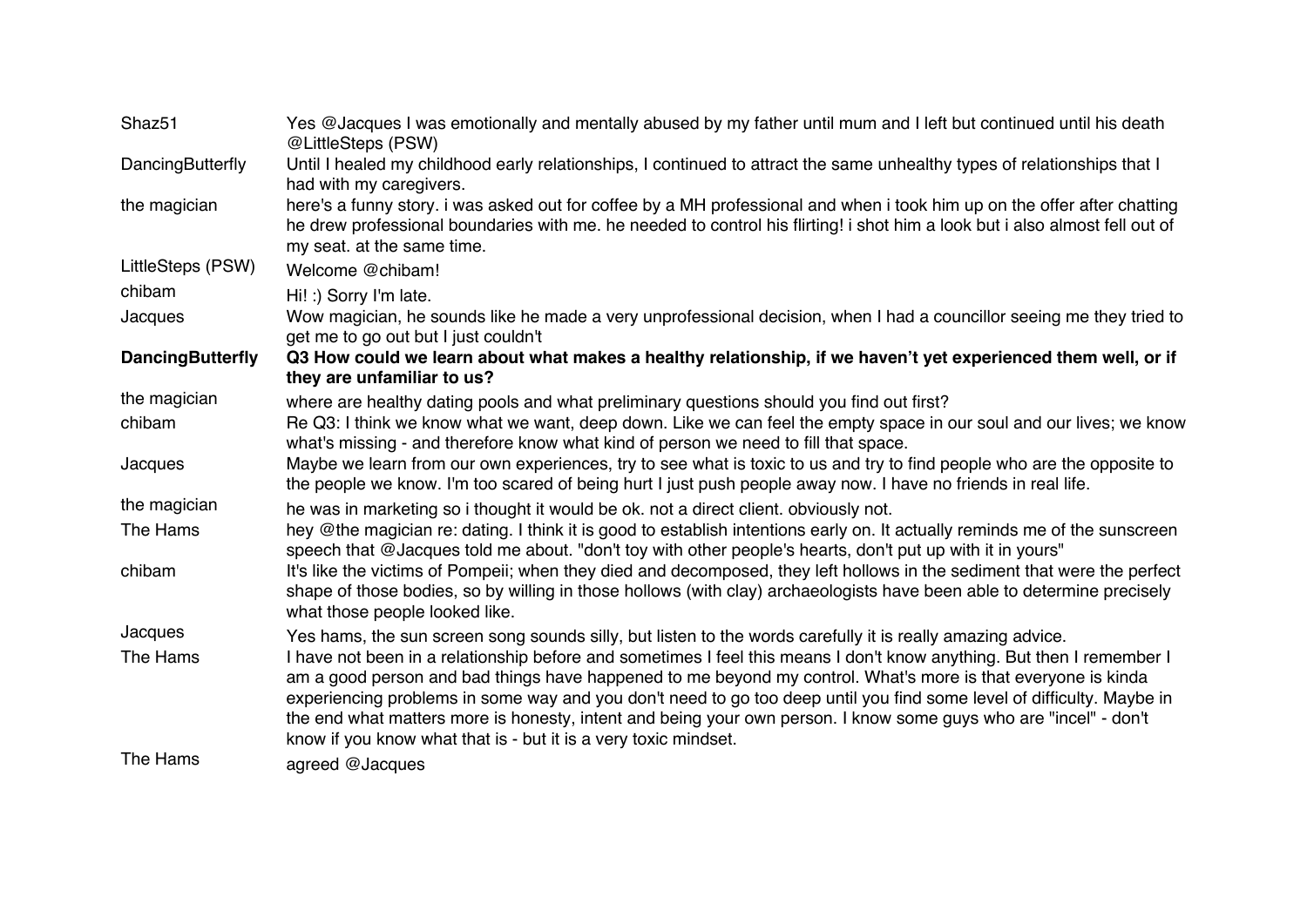| the magician            | after my teens with step dads and two destructive incidences i never took relationships too seriously. but im older now<br>and after having a dominant boyfriend which i didn't know he was and a mr. not so lovely to put it. i want something<br>extraordinary a best friend in a partner. i just don't see it happening.                                                                                                                                                                                                                                                                                                                                                                                    |
|-------------------------|----------------------------------------------------------------------------------------------------------------------------------------------------------------------------------------------------------------------------------------------------------------------------------------------------------------------------------------------------------------------------------------------------------------------------------------------------------------------------------------------------------------------------------------------------------------------------------------------------------------------------------------------------------------------------------------------------------------|
| DancingButterfly        | In my experience, learning how to have a healthy relationship happened through therapy. I needed to learn about<br>myself and my patterns that contribute to the relationship dynamics. The therapeutic relationship also mirrored what a<br>healthy relationship could look like.                                                                                                                                                                                                                                                                                                                                                                                                                             |
| Jacques                 | Never say never magician, I felt the same way, now I have a partner who is my best friend, we are so compatible. It<br>does happen magician                                                                                                                                                                                                                                                                                                                                                                                                                                                                                                                                                                    |
| <b>DancingButterfly</b> | Please have a look at the resources we will include at the end of this group for information about relationship<br>red and green flags, how to identify dynamics that are abusive, and where you can access support.                                                                                                                                                                                                                                                                                                                                                                                                                                                                                           |
| chibam                  | My problem is that I just never get any opportunities to meet anyone these days; before that, I had virtually zero<br>opportunities to meet *new* people, and those opportunities came at the terrible cost of having to endure toxic<br>relationships for an unreasonable stretch of time; which aggressively eats away at your will to live, and thus your<br>capacity to be pleasant company for new contacts.                                                                                                                                                                                                                                                                                              |
| the magician            | i look up to my sister relationship. married 25 years and still very close. its a pet cat for me until then. but thankyou<br>dancing butterfly.                                                                                                                                                                                                                                                                                                                                                                                                                                                                                                                                                                |
| The Hams                | I know some guys and girls who are divorced before they are 30 yo. There is always a pressure I guess to get married<br>in some communities or people think that they have fallen madly in love with the right person too. Who knows. I think<br>part of it is life. But that said, I also know some girls and guys who are cheated on a lot. one girl I was hanging out with<br>recently was cheated on 3 times. I think my generation is still learning how to cope with relationships, dating and<br>everything with the invention of apps and all that stuff.                                                                                                                                              |
| <b>DancingButterfly</b> | Q4 What does a healthy relationship look like to you? What are qualities that you would like to have in a<br>relationship if you haven't yet experienced them (enough)?                                                                                                                                                                                                                                                                                                                                                                                                                                                                                                                                        |
| Jacques                 | Well said chibam, I feel the same way, you get hurt so many times you just give up. Sometimes it is not worth the pain<br>from finally removing yourself from a toxic person                                                                                                                                                                                                                                                                                                                                                                                                                                                                                                                                   |
| chibam                  | @Jacques, I just wish there was some socially acceptable way of telling people: "I'm only here because I'm hoping I'm<br>gonna get introduced to my future wife here. If nobody who is that kind of woman will be attending, kindly don't demand<br>that I show up" It would save so much grief                                                                                                                                                                                                                                                                                                                                                                                                                |
| The Hams                | Q4) Vulnerability, honesty and passion. I think the first two are crucial. When my cousin got married recently they said<br>in the speech not to keep secrets. I think this is good. I guess in my life I need to know what I want out of life before I<br>look for a LTR. For now I am happy to date around and see what happens. But I do feel there is sooooo much pressure<br>on people to have someone else. This is unfair for those who don't have someone and can lead to feelings of<br>inadequecy, incompleteness or similar. Fortunately, having suffered with mental health I think we can have more<br>courage/tenacity to withstand the societal expecations around what is considered "normal". |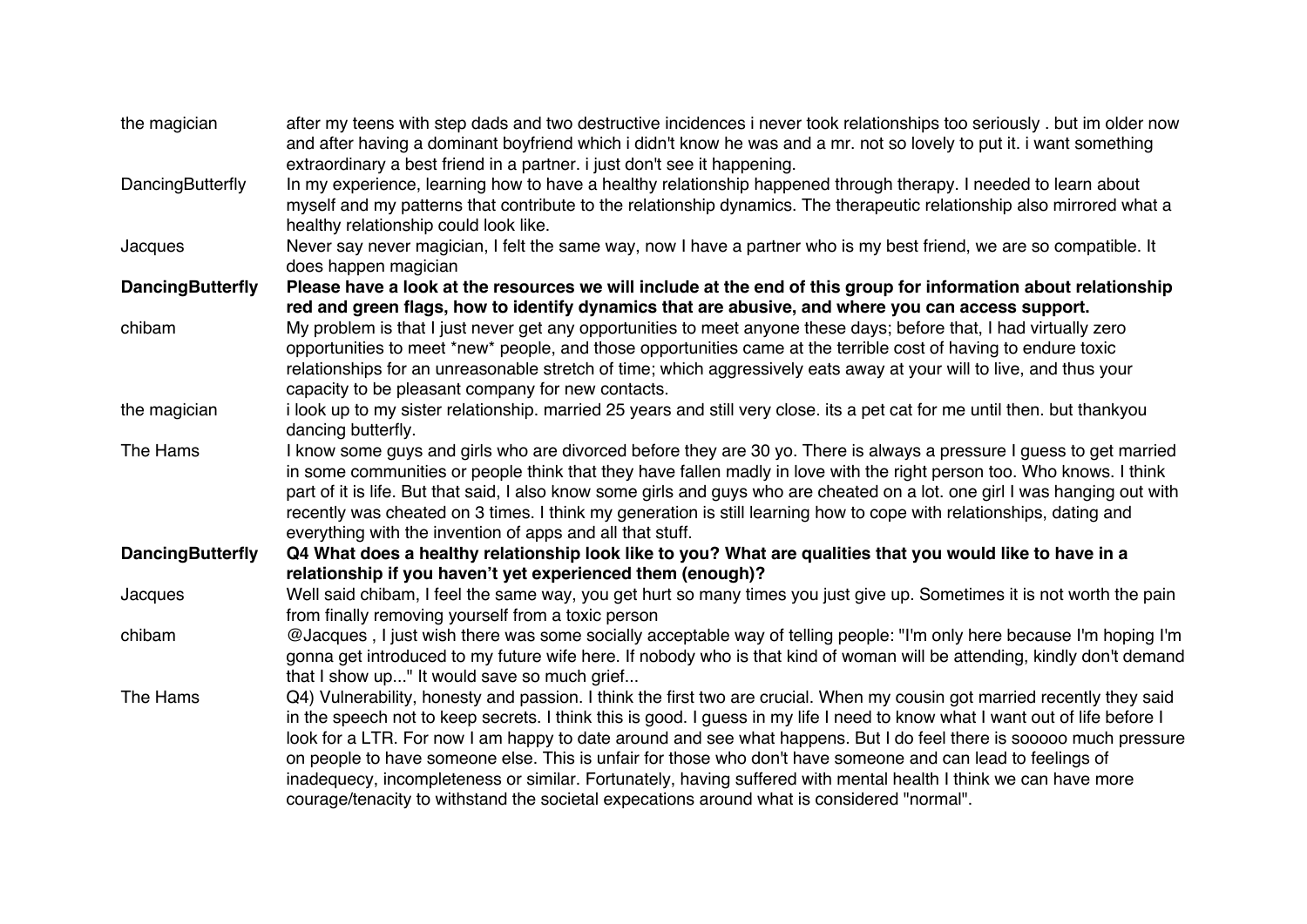| Jacques                 | A healthy relationship friendship or romantic is all down to trust for me, I can live without other things as long as I can<br>trust. My partner and I are going slow, navigating our relationship with communication and honesty. No relationship is<br>smooth but there need to be more positives than negatives.                                                                                                                                                                                                                                                                                                                                                                                                        |
|-------------------------|----------------------------------------------------------------------------------------------------------------------------------------------------------------------------------------------------------------------------------------------------------------------------------------------------------------------------------------------------------------------------------------------------------------------------------------------------------------------------------------------------------------------------------------------------------------------------------------------------------------------------------------------------------------------------------------------------------------------------|
| the magician            | electricity, someone i can talk to without uncomfortability. fun things in common. a level of MH understanding. positive.<br>proactive. likes camping. honest and trustworthy in a dependable way i guess.                                                                                                                                                                                                                                                                                                                                                                                                                                                                                                                 |
| LittleSteps (PSW)       | I believe that healthy relationships are based on mutual respect and communication. Values which come to mind, when<br>talking about healthy relationships, are honesty and trust. I also think that, when a relationship is healthy, it can be<br>accompanied by many feelings such as safety and dignity, in my experience.                                                                                                                                                                                                                                                                                                                                                                                              |
| the magician            | without dodgy intentions.                                                                                                                                                                                                                                                                                                                                                                                                                                                                                                                                                                                                                                                                                                  |
| Jacques                 | Yes I felt the same way hams, I was told there was something wrong with me or I was gay because I was not in and out<br>of relationships. It is so so much pressure sometimes.                                                                                                                                                                                                                                                                                                                                                                                                                                                                                                                                             |
| DancingButterfly        | In my experience, a healthy relationship encompasses qualities such as respect, safety and security.                                                                                                                                                                                                                                                                                                                                                                                                                                                                                                                                                                                                                       |
| the magician            | sometimes you just have to be picky                                                                                                                                                                                                                                                                                                                                                                                                                                                                                                                                                                                                                                                                                        |
| <b>DancingButterfly</b> | Q5 Communicating boundaries is important within healthy relationships, but given we may have had our<br>boundaries disrespected in the past, this isn't always easy to do. What are some things we could do that could<br>make communicating our boundaries and needs easier?                                                                                                                                                                                                                                                                                                                                                                                                                                              |
| chibam                  | Q4: Being around them corroborates the claim that live is worth enduring. Their presence makes you want to live to see<br>tomorrow, so you can get another day of their presence; and ideally, you will have the same effect on them. There must<br>be innate understanding of one another; they can't be the sort of person that perpetually leaves you thinking: "WTF is<br>going on in your head?" And through that understanding and common agenda, you can rely on their consistant support,<br>seeing as you are both working towards the same ends. There must be absolute devotion and loyalty, because I've had<br>more then my fill of people who bail out on you or turn on you when it's convienient for them. |
| the magician            | social groups where MH is a common factor can be good to "navigate" but you really have to get out there into<br>functional group places.                                                                                                                                                                                                                                                                                                                                                                                                                                                                                                                                                                                  |
| The Hams                | i think picky is stigmatised hey - what we really want is compatibility and to know we are accepted. It sounds a bit old<br>school but i think it is accurate. That said, some of us are also only looking for short term things. I guess it just depends<br>on who the person is. The best rule I think - don't lie.                                                                                                                                                                                                                                                                                                                                                                                                      |
| The Hams                | Q5) Explain what the boundaries are and why I have them. This can only work if I even know why or what they are<br>though I guess.                                                                                                                                                                                                                                                                                                                                                                                                                                                                                                                                                                                         |
| the magician            | i agree with chibam. i have no space for anything insincere. that doesnt mean short term things cant be fun but you<br>have to be perceptive about it.                                                                                                                                                                                                                                                                                                                                                                                                                                                                                                                                                                     |
| The Hams                | agreed the magician                                                                                                                                                                                                                                                                                                                                                                                                                                                                                                                                                                                                                                                                                                        |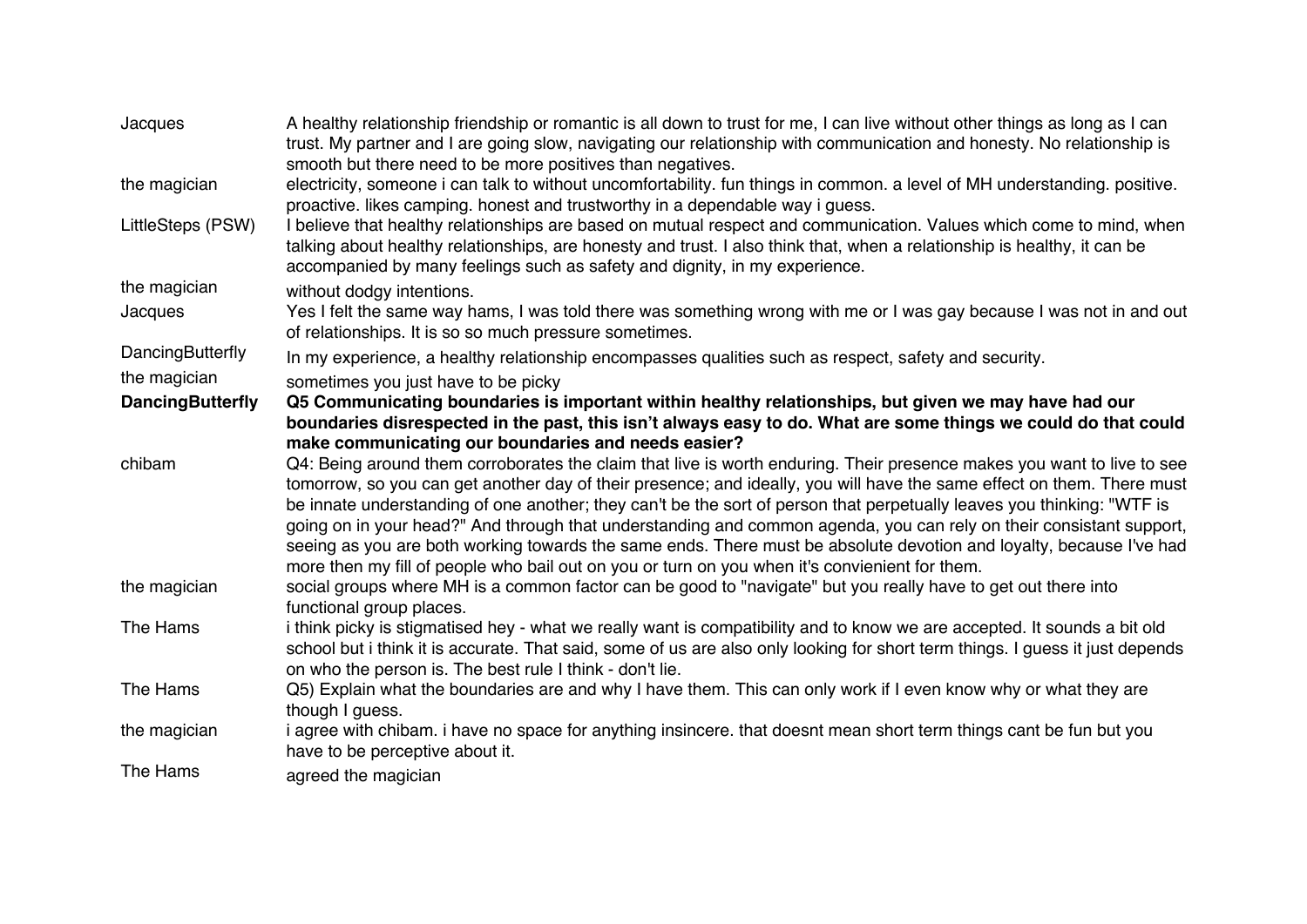| Jacques                 | I guess having a conversation with a person you are with about your boundaries and things you are comfortable with<br>early in the relationship,                                                                                                                                                                                                                                                                                                                                                      |
|-------------------------|-------------------------------------------------------------------------------------------------------------------------------------------------------------------------------------------------------------------------------------------------------------------------------------------------------------------------------------------------------------------------------------------------------------------------------------------------------------------------------------------------------|
| chibam                  | That's a real stumper; especially if your boundaries are socially unpopular, since the people you really need to<br>communicate your boundaries to are the go-betweens who will set you up with your prospective partner. If your go-<br>betweens are wildly differant from you ,ideologically, and get easily offended by your values, how do you convey what<br>you need from them? I've wasted most of my life trying to solve this riddle, and haven't made one iota of<br>progress:slight_frown: |
| the magician            | all the things you found out about the last person you wish you had of known upfront for the next.                                                                                                                                                                                                                                                                                                                                                                                                    |
| the magician            | someone who fits your ideology.                                                                                                                                                                                                                                                                                                                                                                                                                                                                       |
| <b>DancingButterfly</b> | Q6 Do you feel you have safe, healthy, and supportive relationships in your life right now? If so, what are they<br>like, and how can we nourish those relationships? If not, what might be some ways of seeking out more<br>positive relationships?                                                                                                                                                                                                                                                  |
| chibam                  | Q6 Nope nope nope nope nope. What are some ways of seeking out more positive relationships? Well, certainly not<br>going to therapy.                                                                                                                                                                                                                                                                                                                                                                  |
| the magician            | i have a very positive family life. very friendly neighbours. i meet a lot of consumers and would like that area to grow. I<br>anticipate meeting people at work and karate.                                                                                                                                                                                                                                                                                                                          |
| Jacques                 | I have an amazing relationship with my girlfriend, we have to communicate really well because we live in different<br>states, when we do have an issue we can talk openly and honestly about the topic. With my trust issues I don't want<br>any friends I only want to be with my partner. I do feel I am not good enough for her, but that is my issues. I feel she<br>deserves better than me.                                                                                                     |
| chibam                  | I really wish I knew how to end up with my kind of people; the people who are capable of offering me meaningful &<br>mutually beneficial relationships. But it's like the who world is deliberately conspiring to keep us all apart.                                                                                                                                                                                                                                                                  |
| the magician            | we need a F2F peer group.                                                                                                                                                                                                                                                                                                                                                                                                                                                                             |
| Jynx (Moderator)        | Re: therapy, see I dunno @chibam in my experience, therapy has been a really awesome way to actually experience a<br>healthy relationship. I had to find the right therapist of course, but to just have someone accept me just as I am was<br>actually really healing just my two cents :)                                                                                                                                                                                                           |
| LittleSteps (PSW)       | I do find I have a lot of safe, healthy and supportive relationships in my life. I think I can nourish these relationships by<br>showing appreciation for those people in my life. For me, this looks like things like saying treating people with respect<br>and expressing gratitude                                                                                                                                                                                                                |
| the magician            | my psychiatrist and psychologist are very helpful i can talk deep and open and honestly. even if the psych thinks i have<br>very high expectations.                                                                                                                                                                                                                                                                                                                                                   |
| LittleSteps (PSW)       | Hello @Christheart! :D Welcome!                                                                                                                                                                                                                                                                                                                                                                                                                                                                       |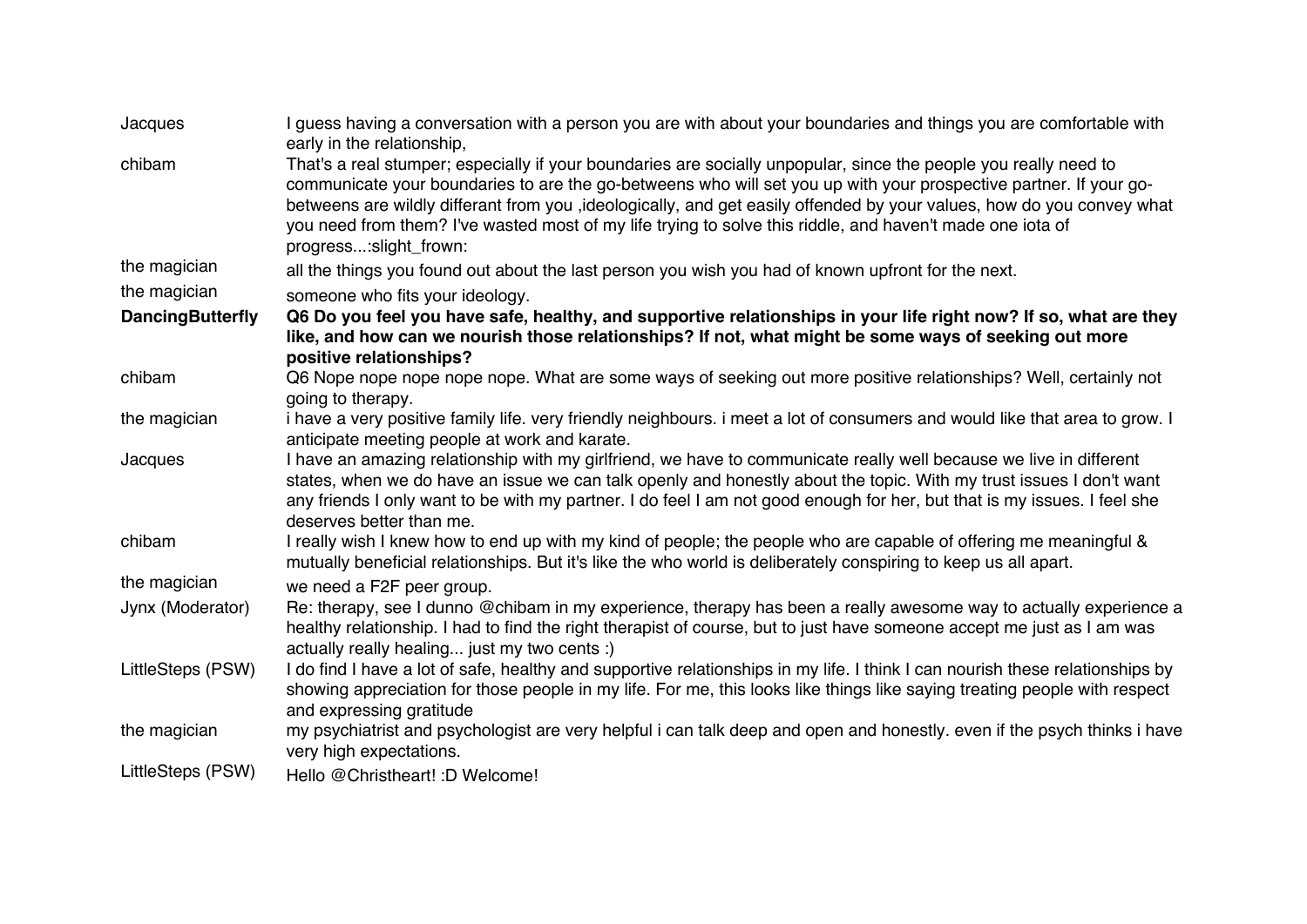| chibam                  | @Jynx (Moderator), but your paying a pretty penny for that "healthy relationship", aren't you? How do you know that<br>the therapist likes you for you and not for your credit card? I'd be interested to know how determined the therapist is to<br>make time for weekly get-togethers with you once you stop paying him/her.                                                                                                                                                                                                                                                                                                                         |
|-------------------------|--------------------------------------------------------------------------------------------------------------------------------------------------------------------------------------------------------------------------------------------------------------------------------------------------------------------------------------------------------------------------------------------------------------------------------------------------------------------------------------------------------------------------------------------------------------------------------------------------------------------------------------------------------|
| The Hams                | in terms of romantic relationships - not me personally. But in terms of familial relationships, and friendships its okay. I<br>think friends come and go. I have a couple who have been in my life since high school which is good. As time has gone<br>by I've met new people - some drift away and it just does with time. It's part of life. I think making effort with the right<br>people is key. That can be hard when youre depressed but it is what it is. I think also too it is hard to make friends with<br>that sole purpose in mind, it is easier to find new friends in life by going and meeting new people and seeing what<br>happens. |
| The Hams                | Loneliness is very common these days in modern developed world                                                                                                                                                                                                                                                                                                                                                                                                                                                                                                                                                                                         |
| chibam                  | Sorry. That was probably a bit rude of me. My own poor experiance of therapy filtering through, no doubt.                                                                                                                                                                                                                                                                                                                                                                                                                                                                                                                                              |
| DancingButterfly        | I have loving, safe and nurturing relationships in my life. I have needed to nourish these relationships through open<br>communication, non-judgment, open mindedness and a willingness or choice to actively work on these relationships<br>every day.                                                                                                                                                                                                                                                                                                                                                                                                |
| the magician            | as long as the professionals are helpful.                                                                                                                                                                                                                                                                                                                                                                                                                                                                                                                                                                                                              |
| the magician            | too easy to catch covid                                                                                                                                                                                                                                                                                                                                                                                                                                                                                                                                                                                                                                |
| Jynx (Moderator)        | That's fair Chibam. I think therapy can be a model for healthy personal relationships, but not a replacement for them.                                                                                                                                                                                                                                                                                                                                                                                                                                                                                                                                 |
| <b>DancingButterfly</b> | Q7 Imagining the future, if you were able to work towards healing and having more positive and respectful<br>relationships in your life, what could this look like for your life as a whole?                                                                                                                                                                                                                                                                                                                                                                                                                                                           |
| the magician            | everything is a calculated risk. including meeting people.                                                                                                                                                                                                                                                                                                                                                                                                                                                                                                                                                                                             |
| The Hams                | start as you mean to go on - in other words be that change or that person you want to know. You will attract those<br>people to you as well that way                                                                                                                                                                                                                                                                                                                                                                                                                                                                                                   |
| chibam                  | @Jynx (Moderator)I suppose that must be useful for some people. But in my case, I don't need a model. I know what I<br>need. My problem is getting united with my kin; having someone to track them down and insert me into their group. The<br>naive new patient just assumes that's what therapy is going to provide when they are promised "help"; and by the time<br>you realize that all therapists are willing to offer you is a "model", you are already trapped. IMHO, it should be explained<br>MUCH more clearly to the uninitiated.                                                                                                         |
| The Hams                | its also catch22 - you don't want to have to need others to feel better about yourself. But in order to feel better about<br>yourself you will want others. I think its important to never hesitate in reaching out to people and speak                                                                                                                                                                                                                                                                                                                                                                                                                |
| Jacques                 | I have not really though about the future and friendships. I guess it would be nice to have the extra support.                                                                                                                                                                                                                                                                                                                                                                                                                                                                                                                                         |
| the magician            | i would feel safe and accepted wit someone as a best friend and travel. the dreamhouse needs a bit of space. be the<br>person you want to be and know that this partner make that more possible.                                                                                                                                                                                                                                                                                                                                                                                                                                                       |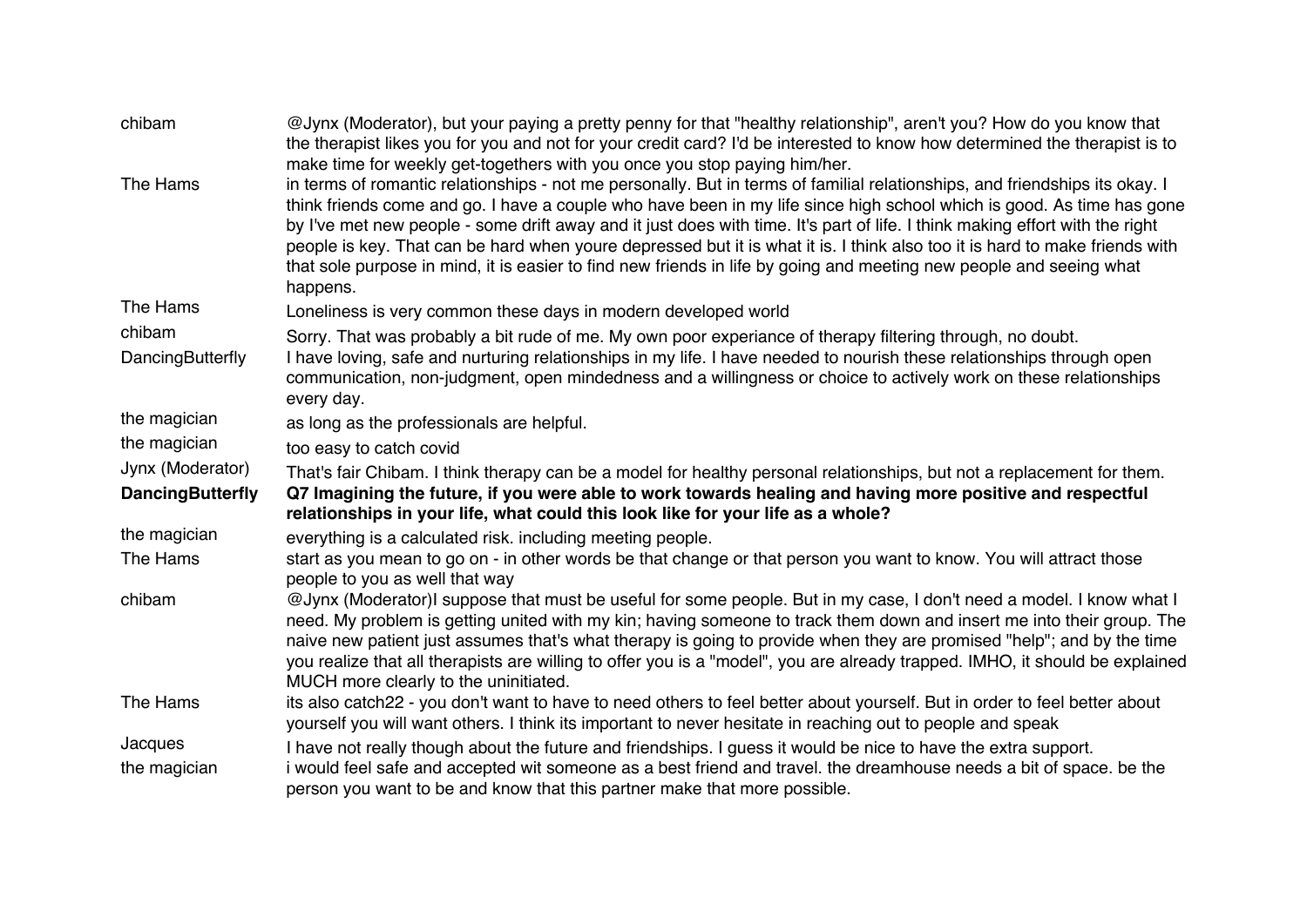| the magician            | positive self image comes before you start attracting the right people.                                                                                                                                                                                                                                                                                                                                            |
|-------------------------|--------------------------------------------------------------------------------------------------------------------------------------------------------------------------------------------------------------------------------------------------------------------------------------------------------------------------------------------------------------------------------------------------------------------|
| Jynx (Moderator)        | @chibam I hope you do find your people soon :)                                                                                                                                                                                                                                                                                                                                                                     |
| chibam                  | Q7: It would mean I'm not alone anymore. Every situation I get in to, I have someone beside me who "gets it", who is<br>just as mystified by the madness of the surrounding world as I am, and who shares my yearning to escape into a better<br>place. It means I have backup, someone to count on, someone reliable to confer with, and an example to hold on to<br>that goodness can indeed exist in the world. |
| The Hams                | agreed @the magician                                                                                                                                                                                                                                                                                                                                                                                               |
| The Hams                | Love it @chibam agreed 100%                                                                                                                                                                                                                                                                                                                                                                                        |
| the magician            | that sounds wonderful chibam so well expressed.                                                                                                                                                                                                                                                                                                                                                                    |
| The Hams                | as well too, we don't want to fall into self pity about this                                                                                                                                                                                                                                                                                                                                                       |
| chibam                  | Thanks, @Jynx (Moderator) ©                                                                                                                                                                                                                                                                                                                                                                                        |
| the magician            | they say joy comes from pain. there must be a lot of joy coming our way                                                                                                                                                                                                                                                                                                                                            |
| chibam                  | Thanks, $@$ the magician ! $@$                                                                                                                                                                                                                                                                                                                                                                                     |
| LittleSteps (PSW)       | I think having healthy relationships has had a huge impact on my life. I feel safer in my day to day interactions, and I<br>feel supported in my life. However, my relationships weren't always like this, which I think shows hope that things can<br>change.                                                                                                                                                     |
| The Hams                | i feel like my question may be another peer support chat for next time - but how can we deal with loneliness                                                                                                                                                                                                                                                                                                       |
| Jacques                 | 100% magician, I'm so tired of hurting                                                                                                                                                                                                                                                                                                                                                                             |
| <b>DancingButterfly</b> | Q8: Have you learned anything helpful from others' experiences here tonight that you might be able to apply in<br>your own life? If yes, what did you learn?                                                                                                                                                                                                                                                       |
| chibam                  | Ditto @Jacques                                                                                                                                                                                                                                                                                                                                                                                                     |
| the magician            | at least we all know what we dont want                                                                                                                                                                                                                                                                                                                                                                             |
| the magician            | ability to articulate needs and emotions                                                                                                                                                                                                                                                                                                                                                                           |
| The Hams                | Q8 - that I am not alone in this struggle                                                                                                                                                                                                                                                                                                                                                                          |
| Jacques                 | Yes it feels better knowing I'm not the only one going through these thoughts and feelings. That toxic people are<br>everywhere and I need to think more about what I want in my life.                                                                                                                                                                                                                             |
| the magician            | karate boundaries in terms of space and time                                                                                                                                                                                                                                                                                                                                                                       |
| LittleSteps (PSW)       | I think I have had the opportunity to reflect on my experiences. I also have had the opportunity to gain insights from all<br>of you - thank you :)                                                                                                                                                                                                                                                                |
| The Hams                | exactly Jacques - we need to think about what we want in life                                                                                                                                                                                                                                                                                                                                                      |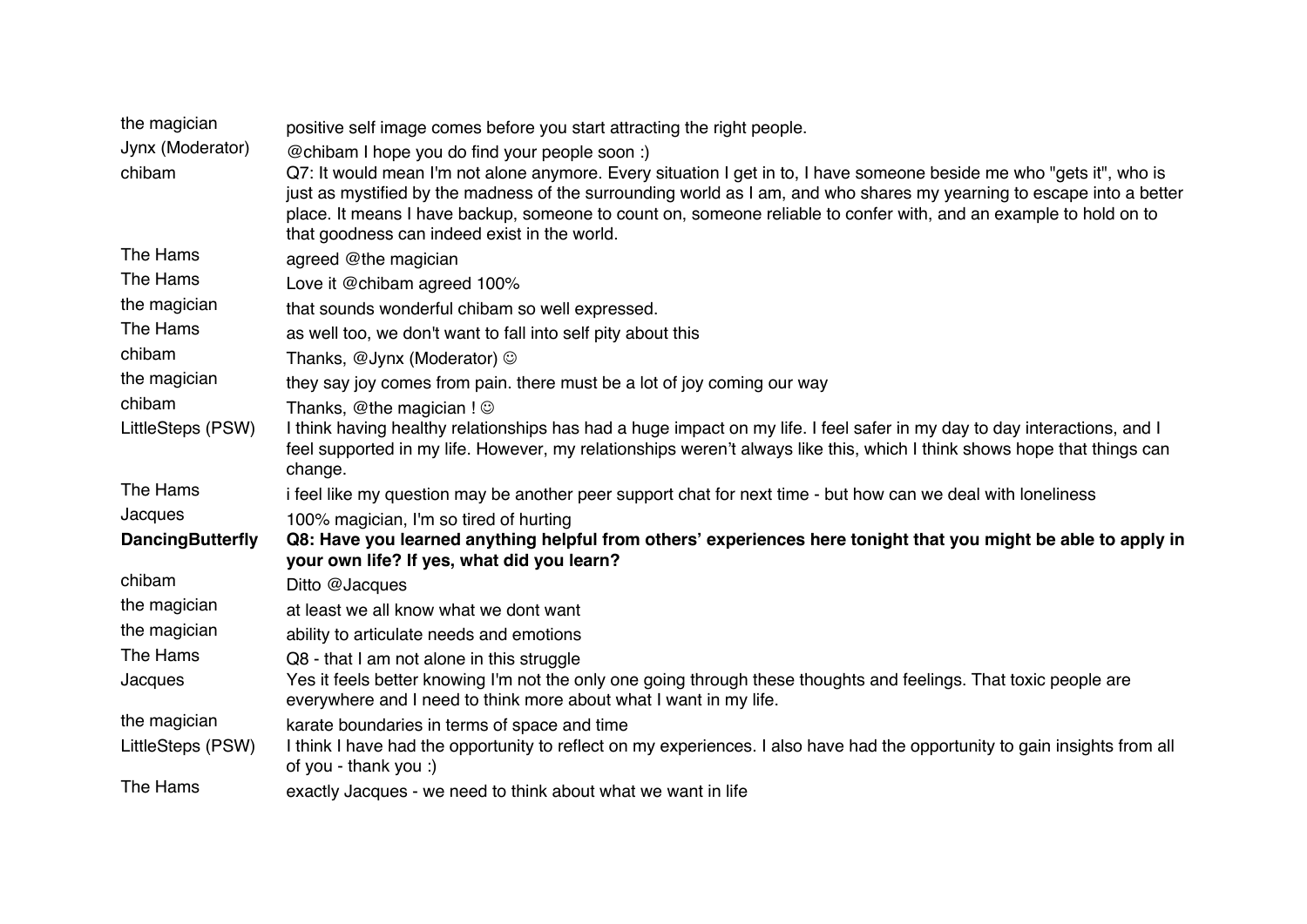| chibam                  | @The Hams I can't help but wonder what the next step is, though. Once you know what you want, how do you get it?                                                                                                                                                                                                                                                                               |
|-------------------------|------------------------------------------------------------------------------------------------------------------------------------------------------------------------------------------------------------------------------------------------------------------------------------------------------------------------------------------------------------------------------------------------|
| Jacques                 | As is said in wear sunscreen "the race is long, and in the end it is only with yourself"                                                                                                                                                                                                                                                                                                       |
| <b>DancingButterfly</b> | Q9: Tonight's topic may have brought up some heavy feelings as we talked about unhealthy past<br>relationships. Would some self-care be helpful for you after we finish? If so, what might you do?                                                                                                                                                                                             |
| the magician            | the resource that was available? where do we find that?                                                                                                                                                                                                                                                                                                                                        |
| LittleSteps (PSW)       | Hey @the magician - they will be posted at the end of the group :)                                                                                                                                                                                                                                                                                                                             |
| Jacques                 | Yes, it really shakes me up thinking about past friendships and the abuse I allowed myself to go through. I don't I will<br>sleep tonight                                                                                                                                                                                                                                                      |
| the magician            | awesome!                                                                                                                                                                                                                                                                                                                                                                                       |
| chibam                  | @Jacques LOL! That reminds me of a guy we had in school who wandered off onto the wrong track during a cross-<br>country race, and spent about 30mins wondering why he couldn't see anybody else in the race with him:smile:                                                                                                                                                                   |
| The Hams                | @chibam in terms of a relationship? I'm not 100% sure. But I feel like the only way to find it is to try. Even trying to and<br>not finding it that is a form of progress. But also we don't want to obsess over it. I really don't know my friend i wish i<br>had a better answer for you. <sup>-+</sup> I think maybe the most important thing is dont obsess over it but dont cancel it out |
| Jacques                 | Hahahahaha chibam                                                                                                                                                                                                                                                                                                                                                                              |
| the magician            | turn the heater on munch on something and read a good book.                                                                                                                                                                                                                                                                                                                                    |
| Jacques                 | I'm off for tonight everyone, thank you so much moderators for the amazing topic. Hugs and peace to all                                                                                                                                                                                                                                                                                        |
| the magician            | 2u2                                                                                                                                                                                                                                                                                                                                                                                            |
| The Hams                | i will be taking it easy. I have a psych appointment tomorrow but also a job interview for a psw role. Getting up early to<br>walk as well. Just gonna be easy on myself. But this has been a good chat i must say. One of the best even                                                                                                                                                       |
| Jynx (Moderator)        | Wow awesome @The Hams - good luck to you! <3                                                                                                                                                                                                                                                                                                                                                   |
| The Hams                | thanks JYnx                                                                                                                                                                                                                                                                                                                                                                                    |
| LittleSteps (PSW)       | Good luck for the job interview @The hams!                                                                                                                                                                                                                                                                                                                                                     |
| The Hams                | thanks all                                                                                                                                                                                                                                                                                                                                                                                     |
| chibam                  | @The Hams It's hard not to obsess over it when you are expected to survive but you have nothing in your life to survive<br>for. The love that awaits me is the only prospect of goodness or worth that I have to cling to.                                                                                                                                                                     |
| The Hams                | Agreed @chibam have you heard of mans search for meaning by viktor frankl?                                                                                                                                                                                                                                                                                                                     |
| the magician            | thanks people i feel more positivity brimming already. never say never.                                                                                                                                                                                                                                                                                                                        |